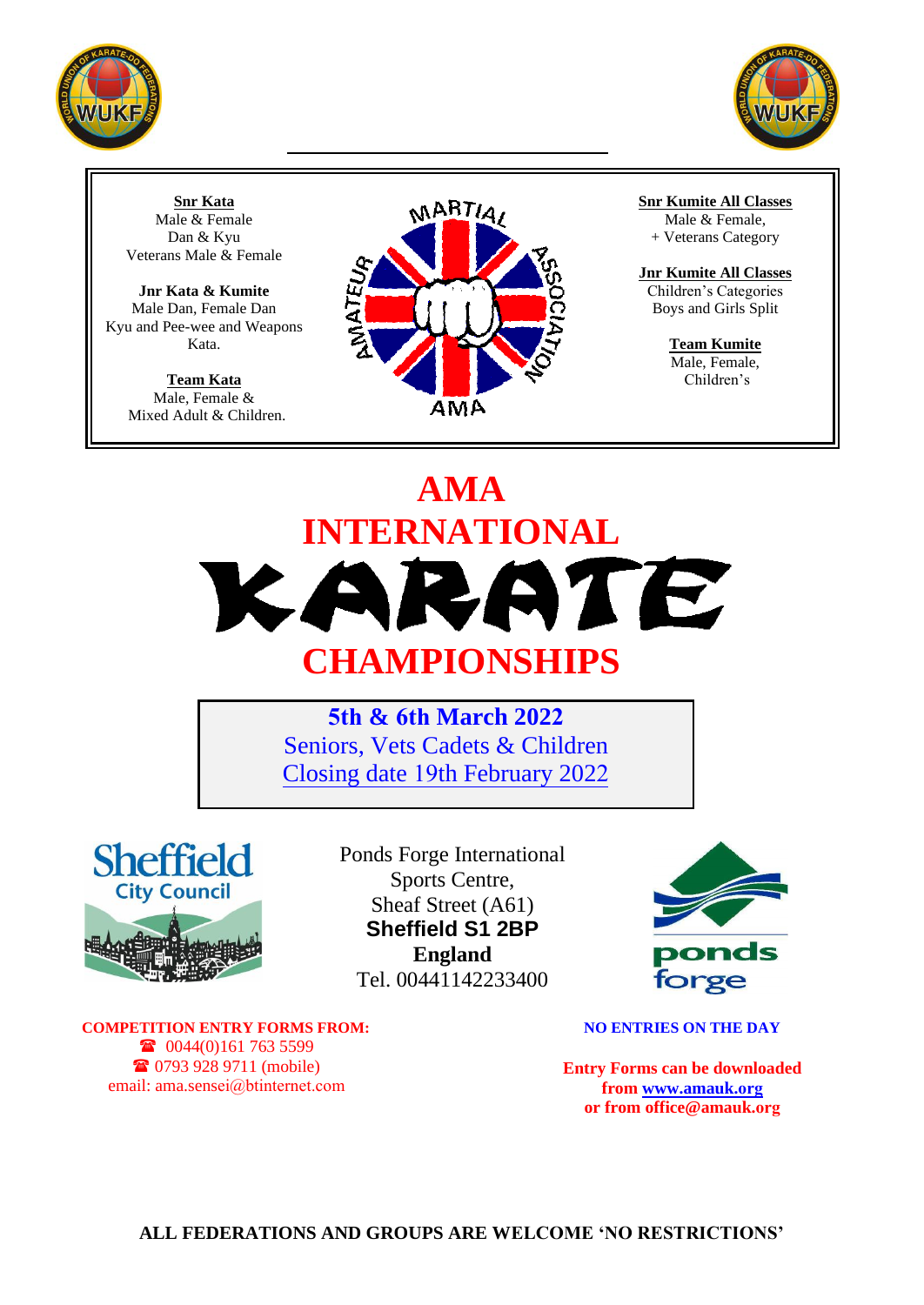



#### **AMA INTERNATIONAL KARATE CHAMPIONSHIPS 2022**

| <b>Saturday 5th March 2022</b>                                                     |                             | DAY 1. ALL KATA<br>Start 9.30am                                 |                     |  |  |
|------------------------------------------------------------------------------------|-----------------------------|-----------------------------------------------------------------|---------------------|--|--|
| Category                                                                           | <b>Booking Code</b>         | Category                                                        | <b>Booking</b>      |  |  |
| Boys & Girls - Open Kata - 10yrs & under<br>Novice to 7 <sup>th</sup> Kyu          | KA <sub>1</sub>             | 15yrs & Under Team Kata Open Grade<br>Mixed styles              | <b>KA19</b>         |  |  |
| Boys & Girls - Open Kata - 10yrs & under<br>6 <sup>th</sup> to 4 <sup>th</sup> Kyu | KA <sub>2</sub>             | 16yrs & Over Team Kata Open Grade<br>Mixed styles               | <b>KA20</b>         |  |  |
| Boys & Girls - Open Kata<br>11 to 15yrs - 4 <sup>th</sup> Kyu & below              | KA <sub>3</sub>             | 16yrs & Over Pairs Kata<br><b>Mixed Styles</b>                  | <b>KA21</b>         |  |  |
| Boys & Girls - Open Kata<br>12yrs & under - 3rd Kyu & above                        | KA4 Boys<br>KA4a Girls      | 15yrs & Under Pairs Kata<br><b>Mixed Styles</b>                 | <b>KA22</b>         |  |  |
| Female Kata 16yrs +<br>4 <sup>th</sup> Kyu and below Mixed Styles                  | KA <sub>5</sub>             | Male Kata 16yrs +<br>4 <sup>th</sup> Kyu and below Mixed Styles | <b>KA23</b>         |  |  |
| Girls - Open Kata - 13/15yrs & under                                               | KA6                         | Boys - Open Kata - 13/15yrs                                     | <b>KA24</b>         |  |  |
| Girls Kata Shotokan 13/15yrs                                                       | KA7                         | Boys Kata Shotokan 13/15yrs                                     | <b>KA25</b>         |  |  |
| Girls Kata Shitoryu 13/15yrs                                                       | KA8                         | Boys Kata Shitoryu 13/15yrs                                     | <b>KA26</b>         |  |  |
| Girls Kata Wado Ryu 13/15yrs                                                       | KA9                         | Boys Kata Wado Ryu 13/15yrs                                     | <b>KA27</b>         |  |  |
| Girls Kata Goju Ryu 13/15yrs                                                       | <b>KA10</b>                 | Boys Kata Goju Ryu 13/15yrs                                     | <b>KA28</b>         |  |  |
| Females Veterans Open Kata 36yrs +                                                 | <b>KA11</b>                 | Male Veterans Open Kata 36yrs +                                 | <b>KA29</b>         |  |  |
| Female Shotokan Kata 16yrs to 17yrs                                                | <b>KA12</b>                 | Male Shotokan Kata 16yrs to 17yrs                               | <b>KA30</b>         |  |  |
| Female Shitoryu Kata 16yrs to 17yrs                                                | <b>KA13</b>                 | Male Shitoryu Kata 16yrs to 17yrs                               | <b>KA31</b>         |  |  |
| Female Wado Ryu Kata 16yrs +                                                       | <b>KA14</b>                 | Male Wado Ryu Kata 16yrs+                                       | <b>KA32</b>         |  |  |
| Female Goju Ryu Kata 16yrs+                                                        | <b>KA15</b>                 | Male Goju Ryu Kata 16yrs+                                       | <b>KA33</b>         |  |  |
| Female OPEN Styles Kata 16yrs +<br>Female Other Styles Kata 16yrs +                | <b>KA16</b><br><b>KA16a</b> | Male OPEN Styles Kata 16yrs+<br>Male Other Styles Kata 16yrs +  | KA34<br><b>KA34</b> |  |  |
| Female Shotokan Kata 18yrs+                                                        | <b>KA17</b>                 | Male Shotokan Kata 18yrs+                                       | <b>KA35</b>         |  |  |
| Female Shitoryu Kata 18yrs +                                                       | <b>KA18</b>                 | Male Shitoryu Kata 18yrs+                                       | <b>KA36</b>         |  |  |
| Weapons Kata 16yrs & over                                                          | <b>KA37</b>                 | Musical Kata Open Age                                           | <b>KA39</b>         |  |  |
|                                                                                    | <b>VA20</b>                 |                                                                 | <b>VAA0</b>         |  |  |

| day 5th March 2022                                                |                        | DAY 1. ALL KATA<br>Start 9.30am                                 |                     |  |  |  |
|-------------------------------------------------------------------|------------------------|-----------------------------------------------------------------|---------------------|--|--|--|
| Category                                                          | <b>Booking Code</b>    | Category                                                        | <b>Booking Code</b> |  |  |  |
| Open Kata - 10yrs & under<br>vice to 7 <sup>th</sup> Kyu          | KA <sub>1</sub>        | 15yrs & Under Team Kata Open Grade<br>Mixed styles              | <b>KA19</b>         |  |  |  |
| Open Kata - 10yrs & under<br><sup>յե</sup> to 4 <sup>ւի</sup> Kyu | KA <sub>2</sub>        | 16yrs & Over Team Kata Open Grade<br>Mixed styles               | <b>KA20</b>         |  |  |  |
| Girls - Open Kata<br>rs – 4 <sup>th</sup> Kyu & below             | KA <sub>3</sub>        | 16yrs & Over Pairs Kata<br><b>Mixed Styles</b>                  | <b>KA21</b>         |  |  |  |
| Girls – Open Kata<br>der – 3rd Kyu & above                        | KA4 Boys<br>KA4a Girls | 15yrs & Under Pairs Kata<br><b>Mixed Styles</b>                 | <b>KA22</b>         |  |  |  |
| ale Kata 16yrs +<br>d below Mixed Styles                          | KA <sub>5</sub>        | Male Kata 16yrs +<br>4 <sup>th</sup> Kyu and below Mixed Styles | <b>KA23</b>         |  |  |  |
| Kata – 13/15yrs & under                                           | KA6                    | Boys - Open Kata - 13/15yrs                                     | <b>KA24</b>         |  |  |  |
| a Shotokan 13/15yrs                                               | KA7                    | Boys Kata Shotokan 13/15yrs                                     | <b>KA25</b>         |  |  |  |
| a Shitoryu 13/15yrs                                               | KA8                    | Boys Kata Shitoryu 13/15yrs                                     | <b>KA26</b>         |  |  |  |
| Wado Ryu 13/15yrs                                                 | KA <sub>9</sub>        | Boys Kata Wado Ryu 13/15yrs                                     | <b>KA27</b>         |  |  |  |
| a Goju Ryu 13/15yrs                                               | KA10                   | Boys Kata Goju Ryu 13/15yrs                                     | <b>KA28</b>         |  |  |  |
| erans Open Kata 36yrs +                                           | KA11                   | Male Veterans Open Kata 36yrs +                                 | <b>KA29</b>         |  |  |  |
| <b>okan</b> Kata 16yrs to 17yrs                                   | KA12                   | Male Shotokan Kata 16yrs to 17yrs                               | <b>KA30</b>         |  |  |  |
| oryu Kata 16yrs to 17yrs                                          | KA13                   | Male Shitoryu Kata 16yrs to 17yrs                               | <b>KA31</b>         |  |  |  |
| <b>ado Ryu</b> Kata 16yrs +                                       | KA14                   | Male Wado Ryu Kata 16yrs+                                       | KA32                |  |  |  |
| oju Ryu Kata 16yrs+                                               | <b>KA15</b>            | Male Goju Ryu Kata 16yrs+                                       | KA33                |  |  |  |
| EN Styles Kata 16yrs +<br>er Styles Kata 16yrs +                  | KA16<br>KA16a          | Male OPEN Styles Kata 16yrs+<br>Male Other Styles Kata 16yrs +  | KA34<br>KA34a       |  |  |  |
| hotokan Kata 18yrs+                                               | KA17                   | Male Shotokan Kata 18yrs+                                       | KA35                |  |  |  |
| hitoryu Kata 18yrs +                                              | <b>KA18</b>            | Male Shitoryu Kata 18yrs+                                       | KA36                |  |  |  |

| Weapons Kata 16yrs & over  | <b>KA37</b><br>Musical Kata Open Age |  |                       | <b>KA39</b> |
|----------------------------|--------------------------------------|--|-----------------------|-------------|
| Weapons Kata 15yrs & under | <b>KA38</b>                          |  | Adapted Kata Open Age | <b>KA40</b> |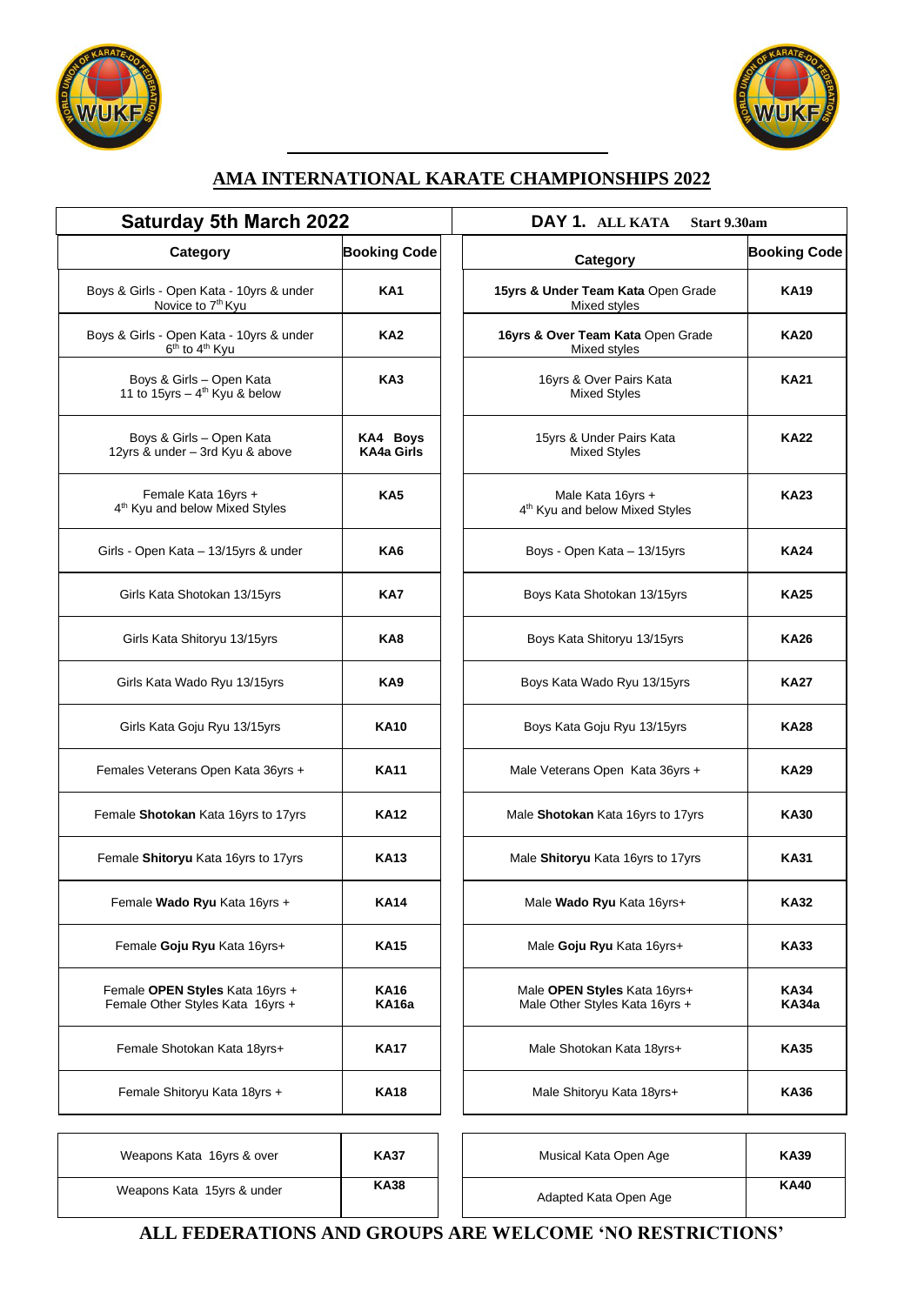



#### **Sunday 6th March 2022**

#### **All INDIVIDUAL KUMITE & TEAM KUMITE DAY 2. Start 9am**

#### *Kumite – 12yrs & under Shobu Nihon & Sanbon*

| <b>Open Grade</b><br>Girls 9yrs & under Ind Kumite                | <b>KU41</b> |
|-------------------------------------------------------------------|-------------|
| <b>Open Grade</b><br>Girls 10-12yrs -150 cm Kumite                | <b>KU42</b> |
| <b>Open Grade</b><br>Girls 10-12yrs 150+ cm Kumite                | <b>KU43</b> |
| Open Grade<br>Mini Cadets Girls 13 - 15yrs - 55kg Kumite          | <b>KU44</b> |
| <b>Open Grade</b><br>Mini Cadets Girls 13 - 15 yrs 55 + kg Kumite | <b>KU45</b> |
| Girls 12-15yrs Open weight & height Kumite<br><b>SHOBU IPPON</b>  | KU46        |

| Open Grade<br>Boys 9yrs & under Ind Kumite                      | KU47        |
|-----------------------------------------------------------------|-------------|
| Open Grade<br>Boys 10-12yrs -150 cm Kumite                      | <b>KU48</b> |
| Open Grade<br>Boys 10-12yrs 150+ cm Kumite                      | <b>KU49</b> |
| Open Grade<br>Mini Cadets Boys 13 -15yrs -65kg Kumite           | <b>KU50</b> |
| Open Grade<br>Mini Cadets Boys 13 -15yrs 65kg Kumite            | KU51        |
| Boys 12-15yrs Open weight & height Kumite<br><b>SHOBU IPPON</b> | KU52        |

#### *Cadets Kumite - 16 to 17yrs – Shobu Sanbon,*

| Girls 16-17yrs Open weight Kumite<br><b>SHOBU IPPON</b> | <b>KU55</b> | Boys 16-17yrs Open weight Kumite<br><b>SHOBU IPPON</b> | <b>KU58</b> |
|---------------------------------------------------------|-------------|--------------------------------------------------------|-------------|
| Girls 16-17yrs Ind Kumite 55+kgs                        | <b>KU54</b> | Boys 16-17yrs Ind Kumite 70+kgs                        | <b>KU57</b> |
| Girls 16-17yrs Ind Kumite -55kgs                        | <b>KU53</b> | Boys 16-17yrs Ind Kumite -70kgs                        | <b>KU56</b> |

| Boys 16-17yrs Ind Kumite -70kgs                        | <b>KU56</b> |
|--------------------------------------------------------|-------------|
| Boys 16-17 yrs Ind Kumite 70+kgs                       | <b>KU57</b> |
| Boys 16-17yrs Open weight Kumite<br><b>SHOBU IPPON</b> | <b>KU58</b> |

#### *Snr Ind Kumite - 18yrs and above Shobu-Sanbon (Cadets may compete in the Snr categories)*

| Female Kumite 18yrs -55kgs                                      | <b>KU59</b> | Male Kumite 18                      |
|-----------------------------------------------------------------|-------------|-------------------------------------|
| Female Kumite 18yrs -60kgs                                      | <b>KU60</b> | Male Kumite 18                      |
| Female Kumite 18yrs -65kgs                                      | <b>KU61</b> | Male Kumite 18                      |
| Female Kumite 18yrs 65+kgs                                      | <b>KU62</b> | Male Kumite 18y                     |
| Female Kumite 16yrs+ 4 <sup>th</sup> Kyu and below<br>$-60$ kgs | <b>KU63</b> | Male Kumite 18                      |
| Female Kumite 16yrs+ 4 <sup>th</sup> Kyu and below<br>+60kgs    | <b>KU64</b> | Male Kumite 16yrs+ 4<br>$-75$ $kgs$ |
| Female Veterans Kumite 36yrs +                                  | <b>KU65</b> | Male Kumite 16yrs+ 4<br>$75+kg$     |
| Male Veterans Kumite 36yrs +                                    | <b>KU66</b> |                                     |

| Female Kumite 18yrs -55kgs                                  | <b>KU59</b> | Male Kumite 18yrs+ -65kgs                                     | <b>KU67</b> |
|-------------------------------------------------------------|-------------|---------------------------------------------------------------|-------------|
| Female Kumite 18yrs -60kgs                                  | <b>KU60</b> | Male Kumite 18yrs+ -75kgs                                     | <b>KU68</b> |
| Female Kumite 18yrs - 65kgs                                 | <b>KU61</b> | Male Kumite 18yrs+ -85kgs                                     | <b>KU69</b> |
| Female Kumite 18yrs 65+kgs                                  | <b>KU62</b> | Male Kumite 18yrs+ 85+kgs                                     | <b>KU70</b> |
| le Kumite 16yrs+ 4 <sup>th</sup> Kyu and below<br>$-60$ kgs | <b>KU63</b> | Male Kumite 18yrs+ -80kgs                                     | <b>KU71</b> |
| le Kumite 16yrs+ 4 <sup>th</sup> Kyu and below<br>$+60$ kgs | <b>KU64</b> | Male Kumite 16yrs+ 4 <sup>th</sup> Kyu and below<br>$-75$ kgs | <b>KU72</b> |
| Female Veterans Kumite 36yrs +                              | <b>KU65</b> | Male Kumite 16yrs+ 4 <sup>th</sup> Kyu and below<br>75+kgs    | <b>KU73</b> |
| Male Veterans Kumite 36yrs +                                | <b>KU66</b> |                                                               |             |

| <b>SHOBU IPPON</b><br>Female Kumite Open weight 18yrs + | <b>KU74</b> | <b>SHOBU IPPON</b><br>Male Kumite Open weight 18yrs+ | <b>KU75</b> |
|---------------------------------------------------------|-------------|------------------------------------------------------|-------------|
|                                                         |             |                                                      |             |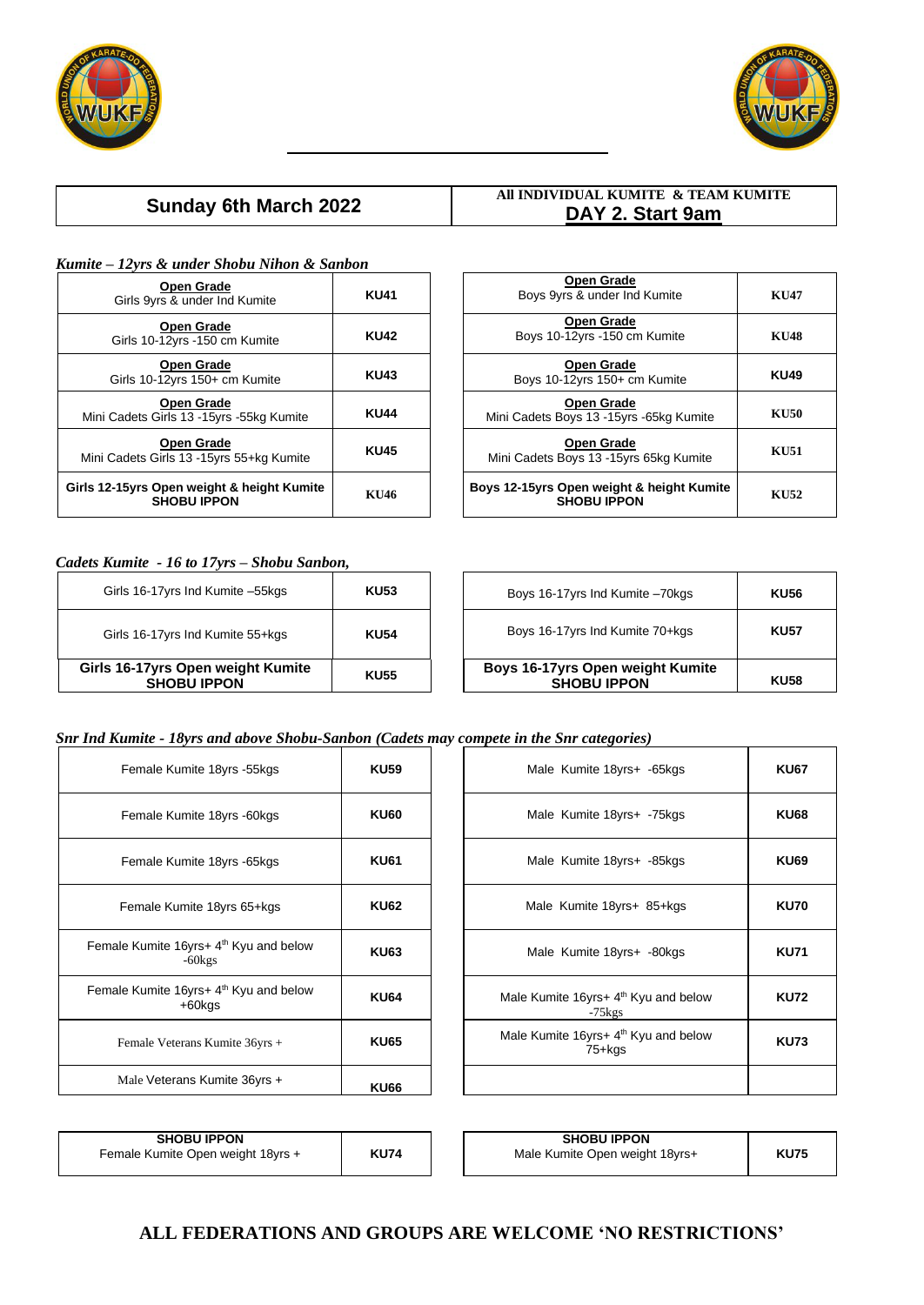



#### *Team Kumite - Shobu Sanbon (2 x Cadets may compete in Snr team kumite)*

| Girls 12yrs & under Team Sanbon Rotation Kumite<br>x 3 persons | <b>KU76</b> |
|----------------------------------------------------------------|-------------|
| Girls 13-15yrs Team Sanbon Rotation Kumite<br>x 3 persons      | <b>KU77</b> |
| Cadet Girls 16-17yrs Team Sanbon Kumite<br>x 3 persons         | <b>KU78</b> |
| Snr Female Team Sanbon Kumite (3 fighter)<br>18yrs+            | <b>KU79</b> |
| Snr Female Team Rotation Sanbon (3 fighters)<br>18yrs+         | <b>KU80</b> |

| <b>KU76</b> | Boys 12yrs & under Team Sanbon Rotation Kumite<br>x 3 persons | <b>KU81</b> |
|-------------|---------------------------------------------------------------|-------------|
| <b>KU77</b> | Boys 13-15yrs Team Sanbon Rotation Kumite<br>x 3 persons      | <b>KU82</b> |
| <b>KU78</b> | Cadet Boys 16-17yrs Team Sanbon Kumite<br>x 3 persons         | <b>KU83</b> |
| <b>KU79</b> | Snr Male Team Sanbon Kumite (3 fighters) 18yrs+               | <b>KU84</b> |
| <b>KU80</b> | Snr Male Team Rotation Sanbon (3 fighters)<br>18yrs+          | <b>KU85</b> |

#### **SPECTATORS FEES PER DAY:** Adults £10.00 - Children & OAP's £5

#### **EVENT FEES:**

| Total Number of Kumite Teams @ £25.00                            | @ £25 |
|------------------------------------------------------------------|-------|
|                                                                  |       |
| Total Number of Kata Teams @ £25.00                              | @ £25 |
|                                                                  |       |
| Total Number Pairs Teams @ £25.00                                | @ £25 |
|                                                                  |       |
| Total Number of Individuals $@E18.00$                            | @ £18 |
| 'Only With Entry Form'                                           |       |
| DAY FAMILY SPECTATORS TICKET - 2 x Adults & 2 x Children         | @ £20 |
| 'Only With Entry Form'                                           |       |
| WEEKEND FAMILY SPECTATORS TICKET $-2x$ Adults & 2 x Children     | @ £35 |
|                                                                  |       |
| 1 Camera & Video Pass @ £5.00 will do Both days. 1 per club only | @ £5  |
|                                                                  |       |
| Total Fees enclosed                                              |       |

#### **Kumite categories of 4 or less may be combined into existing categories. Kata Categories of 4 or less will be organised into a RENGOKAI category.**

## **ALL FEDERATIONS AND GROUPS ARE WELCOME 'NO RESTRICTIONS' COMPETITION GUIDLINES**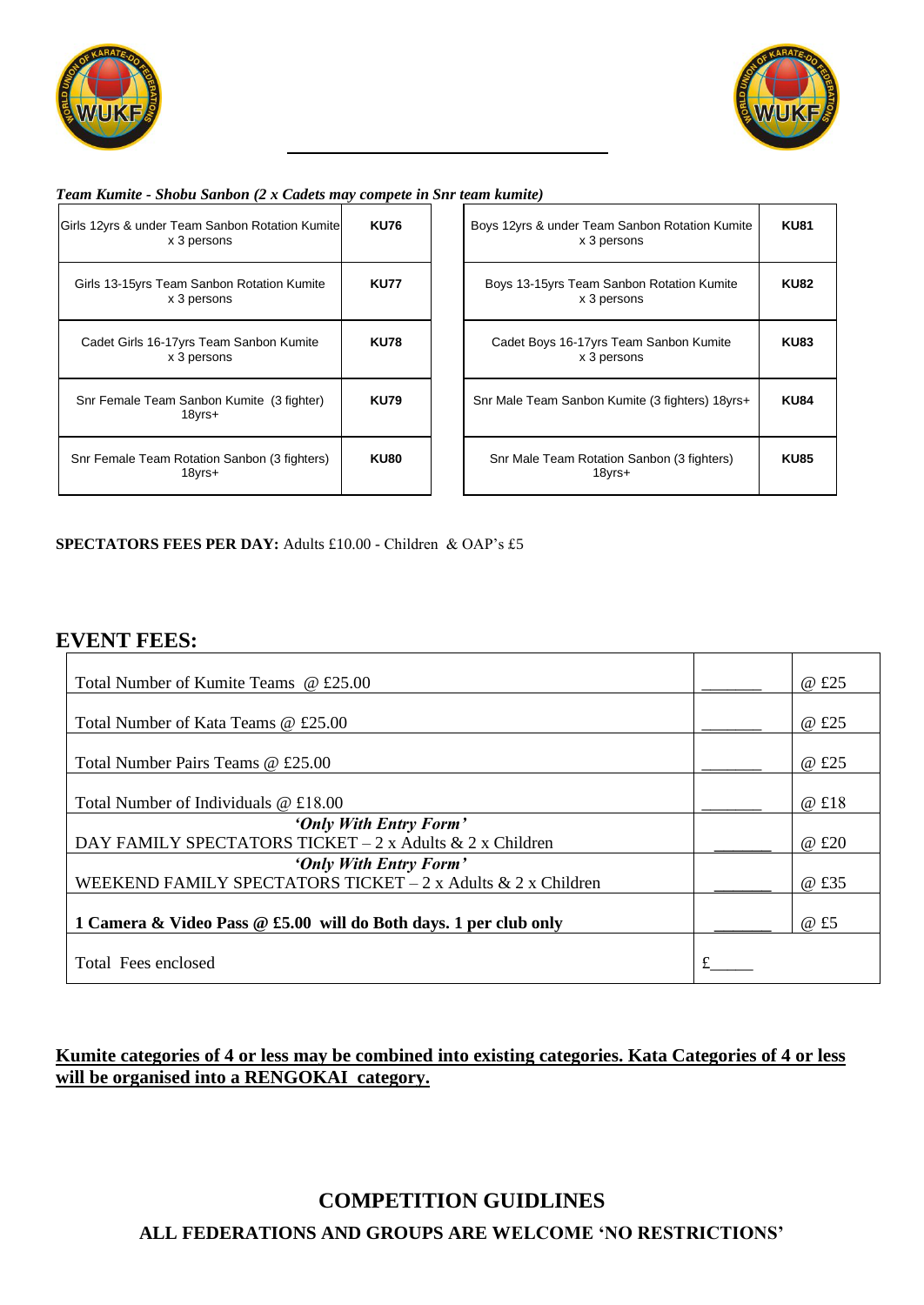



- Entry forms **must be** signed by the official Association or Club coach only. Entry forms without a signed declaration will not be permitted to take part in the championships. Competitors may compete in Ippon and Sanbon/Nihon. In Kata competitors may compete in Style and Open events as per age etc.
- Saturday 5th March 2022 will start with Team & Pairs **Kata** and will commence from **9.30am** . Followed by Boys & Girls Kata, Weapons, Musical Kata and then Snr Kata. **Sunday 1st March starts at 9am Boys & Girls Ind Kumite** & **Mini Cadets kumite. Cadets & Snr Team Ippon Kumite,** will commence at 9am, followed by Snr and cadet Ippon followed by Children's Ippon etc. Team Kumite will follow each age group –. Running Orders will be available the day before the event starts.
- Cost of entries: **All Individuals £ 18 per event, Team Kumite & Team Kata cost £25 per team. Paris Kata £25 per team/pair,** Check category list for the correct category number.
- The minimum number of competitors per event category and the cancellation of events is at the discretion of the organisers.
- Full amount to be sent with entry form, by 19<sup>th</sup> February 2022. **No entries on the day.**
- All clubs are asked to bringa Referee/Judge or a Time Keeper/Recorder who's names must be entered on the officialsip below, they who will be given free entry on the day for their service's, plus refreshments. .
- All **officials** should contact the chief referee Christine Pullan before 20th February 2022 for an update of any change's to the rules. The new Referee's commission will be in attendance for any problems that arise regarding the WUKF rules over the weekend.
- Only the **official coach** on duty that day may approach the control table for any queries, competitors all spectators must go via their coach for information.
- **Spectators** entry fees are **£10 and £5** which you pay at the Spectators entrance where you will receive a numbered wristband. Spectators must not pose has coaches, and must not be on the control side of the areas. There are no cameras or video equipment allowed on or around the mats or again on the control table side of the areas. If you are to use a Camera or Video Recorder it must be from the spectator area you must apply for a pass, giving your Name and address so we may register it for use. A pass will be allocated once we have this information. There will be a small charge, which is £5. This must also be sent with the entry form.
- All Students who are competing must be fully insured by their association and must have their licences at hand to be checked on the day if required.
- All competitors should be aware that the events are run to rules based on WUKER (SUMRULES ATTACHED). Slight amendments by the Organisers and Chief Referee may be necessary for a safe running of the championships. Competitors event tickets will be in use on the day and will be required when you register at the tables for each event, they will have your event and which area you should be on, these must be checked when you receive them via your coach.
- Any spectator/competitor or coach infringing the above rules will be asked to leave the sports hall, no refund will be given, and the name of the club concerned will be reported to their association Executive. Shikkaku may be invoked when a contestant or delegations act in a way which harms the prestige and honour of Karate-do. We do try to run events to time but unfortunately all competitions do experience slight problems. Your help and attention is needed on all the above points, so everyone may enjoy a safe and enjoyable day.
- **Competitors** who compete on Saturday but wish to come to the event on the Sunday as a spectator, can do so, competition ID is required. **Visiting teams from overseas Passport ID required**.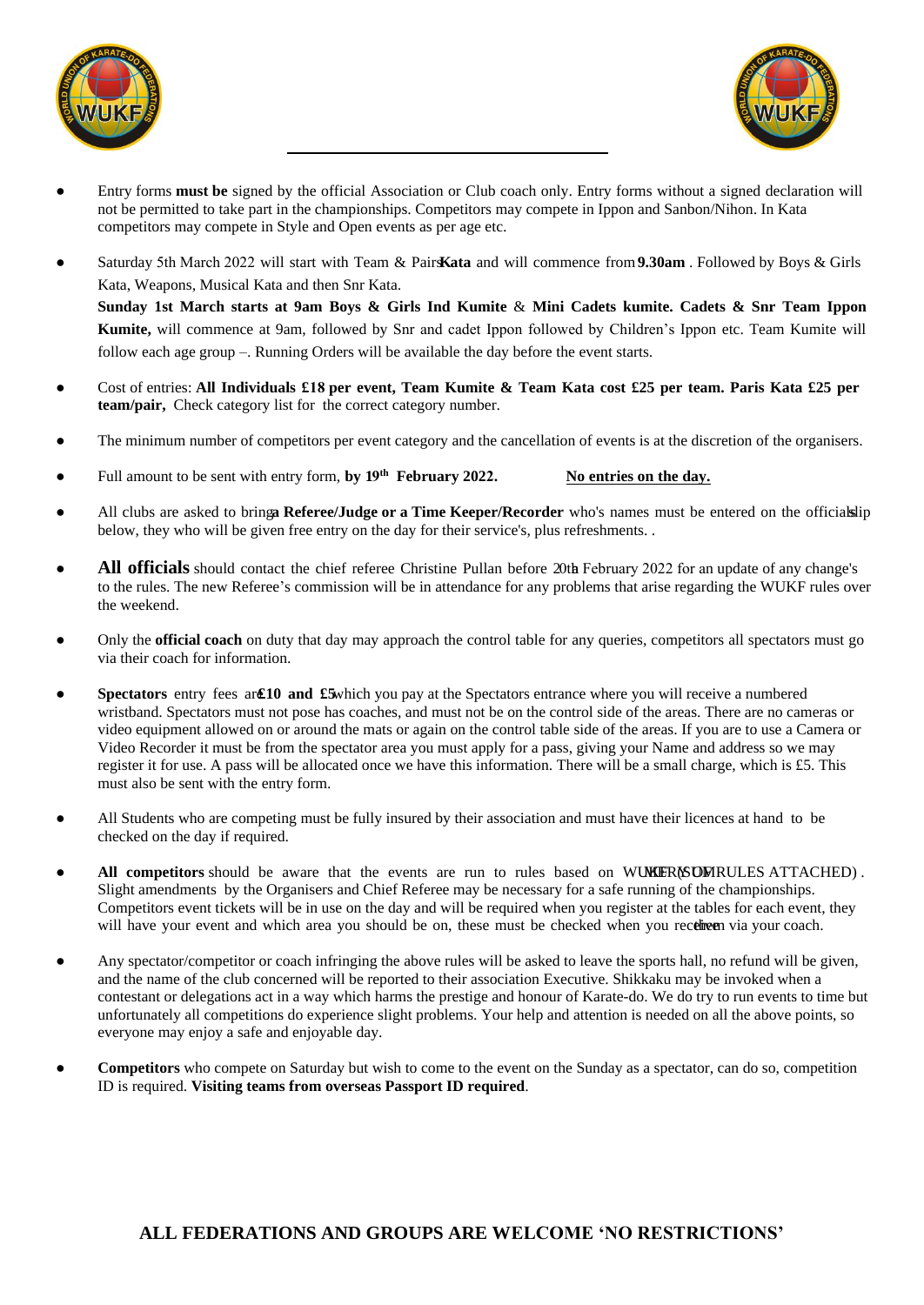



### **Rules of Kata And Kumite**

Summary of rules for the tournament that's been created using WUKF guidelines.

#### **Kumite**

SHOBU IPPON, SHOBU SANBON and SHOBU NIHON Kumite events WILL be used from WUKF system.

In an effort to explain the scoring system, if time is not an issue & dependant on the event,(IPPON, SANBON or NIHON), then the bout is terminated when the score reaches 1 IPPON, or 3 IPPONS or 2 IPPONS. In all events, the highest maximum individual score that can be given at any one time is IPPON. The lowest score that can be given is a WAZA-ARI., also the table scoring system has been adopted from WUKF, whereby a WAZA-ARI. = 1 point & an  $MIPPON. = 2$  points (on the score boards).

All Kumite events will be run with a Referee, flag judges or Mirror Judge & Arbitrator. Arbitrator can assist in the decision making process.

Competitors will wear a RED belt (AKA) & WHITE belt (SHIRO) to identify themselves during the Kumite events. Every event the competitor MUST wear a gum shield ( except when a face mask is worn). Shin & Foot protection are optional. Hand mitts MUST be worn (and be the same colour as the belt i.e. red or white). The timing of bouts will be the same as stated in the WUKF rules, but can be subject to change, depending on how the competition is running. **Blue can be used in place of White for Kumite equipment,** but not the belt.

#### **Team Sanbon Rotation Kumite**

Team Rotation has been adopted, from the WUKF system. Teams in the main will compete with 3 fighters. Flags or mirror may be used. Sai Shiai must be with the same fighters.

**Kata events** will run as per the POINTS system. Round 1 will be scored from 5.0 to 7.0 (average 6.0). Round 2 will be scored from 6.0 to 8.0 (average 7.0). Round 3 (final round) will be scored from 7.0 to 9.0 (average 8.0). Ist round is Shitei, 2<sup>nd</sup> round Shitei or Sentei, 3<sup>rd</sup> round Shitei, Sentei or Tokui. 'Must not repeat Katas' except below\*

\*Categories K1 to KA3 & K5, & K19 to K23 may repeat their Kata in rounds 1 & 2. Their 3rd or Final kata must be a different kata.\* ONLY ONE STYLE KATA IS PERMITTED – *IF A STYLE CATEGORY IS CANCELLED THEN THIS CATEGORY WILL BE ADDED AS A RENGOKAI CATEGORY – MINIMUM 4 PERSONS. A COMPETITOR IS NOT PERMITTED TO DO BOTH A STYLE AND RENGOKAI or Other styles CATEGORIES OR A DIFFERENT STYLE CATEGORY*. **Weapons & Musical Kata & Adapted Kata may repeat (2 x rounds) – KA1 to KA4 may be split by Gender or age if there's a large entry.**

All Kata events will be run to WUKF rules. Bunkai is not required in the Team Kata.

In Kata events it is permitted to wear the belt that you are graded to.

If a problem arises on the day of the competition only the Head coach can approach the chief referee. If the Head Coach is not satisfied with the chief referees answer there is an appeals process that can be followed (official protest wrote down and signed by the Head Coach, then handed to the chief referee with the fee of £50. Then an appeals jury will be selected of the highest referees at the competition. They will then look at the protest and review all relevant information about what it concerns and make their decision. If the protest is upheld the originator will get to find out and receive their £50 back. If it is not upheld they will find out and the £50 will go towards all admin fees for the protest.)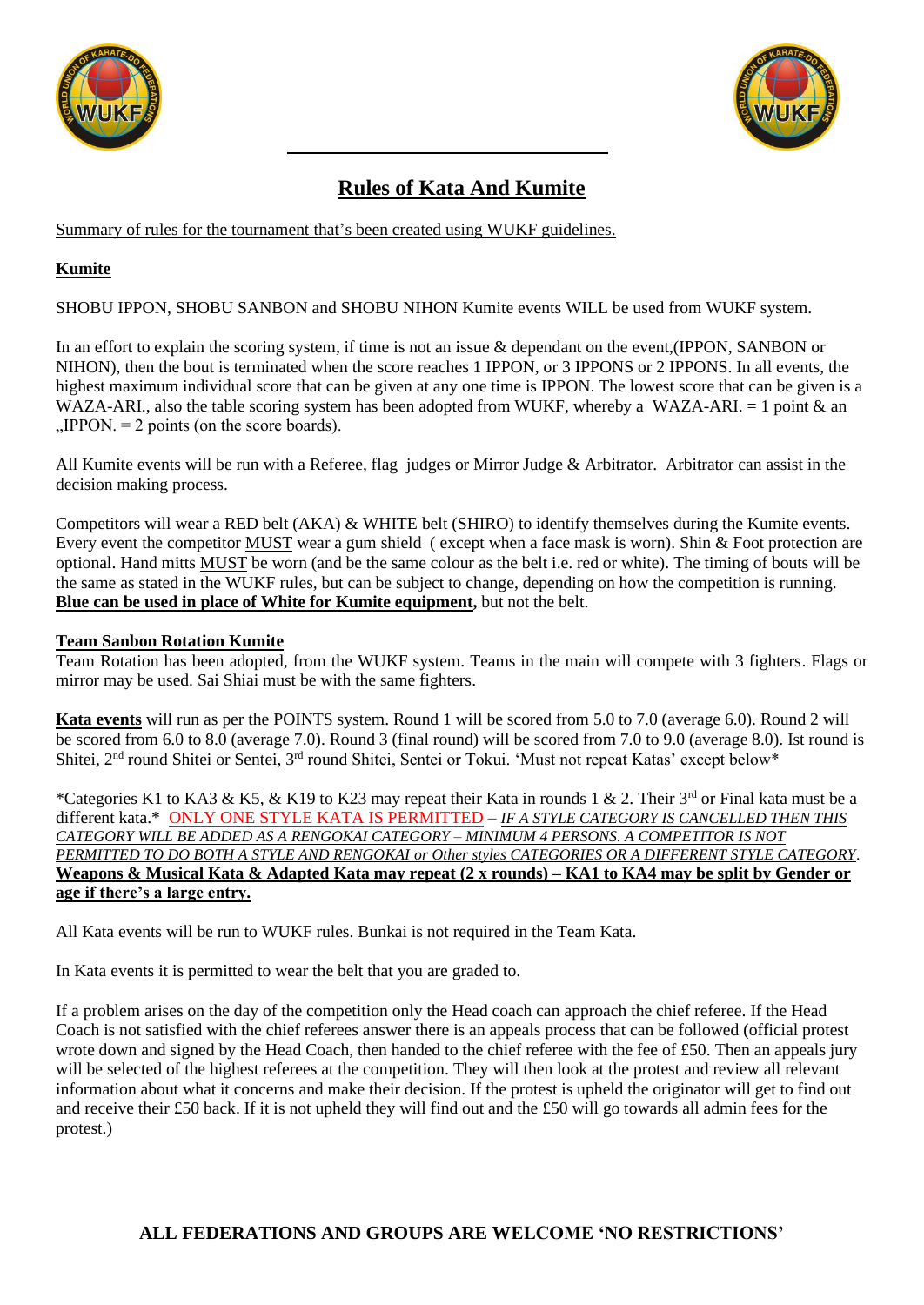



#### **Sheffield Accommodation**

If you wish to make a booking for any of the following hotels please call Sheffield Tourism on Tel: 0114 201 1025, Fax: 0114 281 4042 or Email [visitor@sheffield.gov.uk](mailto:visitor@sheffield.gov.uk)

#### **Jurys Inn** [www.jurysinn.com](http://www.jurysinn.com/)

119 Eyre Street Sheffield S1 4QW Tel: +44 114 291 2222 F: +44 114 291 2211

#### **Travelodge Central Sheffield** www.**[travelodge](http://www.travelodge.co.uk/)**.co.uk

1 Broad Street West Sheffield S1 2BG Tel: 0871 984 6305 Fax: 01142 723584

#### **Premier Travel Inn Sheffield Central** www.**[PremierInn](http://www.premierinn.com/)**.com

Angel Street/Bank Street Corner Sheffield S3 8LN T: 0870 238 3324 F: 0114 250 2802

**Cutlers Hotel** www.**[cutlershotel](http://www.cutlershotel.co.uk/)**.co.uk George Street, Sheffield S1 2PF

#### **Meadowhall Premier Travel Inn**

Sheffield Road, Sheffield S9 2YL

#### **Hotel Ibis** www.**[ibishotel](http://www.ibishotel.com/)**.com Shude Hill off Broad St, Sheffield S1 2AR

**Arena Premier Travel Inn**  Attercliffe Common Road, Sheffield S9 2LU

#### **Etap Hotel ( £35 per room per night – sleeps 3 ) [www.etaphotel.com](http://www.etaphotel.com/)** Attercliffe Common Road, Sheffield S9 2LU

**Purple Hotel** www.**[purplehotels](http://www.purplehotels.co.uk/)**.co.uk Sheffield Meadowhall, 299 Barrow Road, Sheffield, S9 1JQ, Tel: 08444 823 223, Fax: 08444 823 224

**Novotel** [www.novotel.com](http://www.novotel.com/) 50 Arundel Gate, Sheffield, S1 2PR, tel: 0114 278 1781 **Sheffield Park Hotel Reservations telephone) 0845 4560669 Reservations email) [reservations@pedersenhotels.com](mailto:reservations@pedersenhotels.com)** Chesterfield Road South, Sheffield, S8 8BW T: 0114 2829988 www.pedersenhotels.com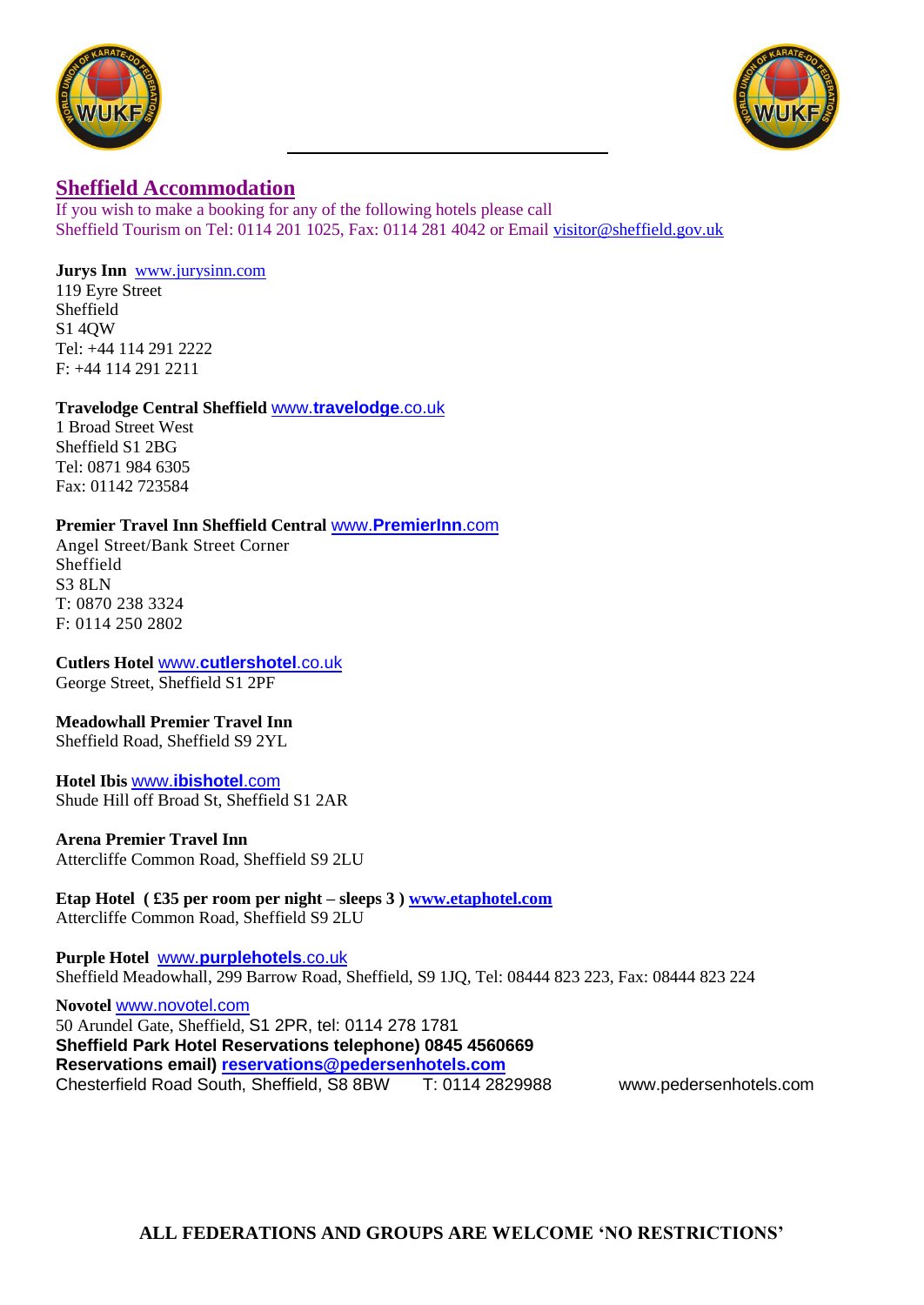



#### **All Teams must book their own Accommodation in advance.**

**Accommodation. Please see attached list:**

**Airports:**

**Doncaster Airport is the nearest Airport, which is only 10 miles away. Birmingham International Airport is approximately 40 minutes by car, Manchester Airport is 40miles and Leeds Bradford is approximately 25 miles.**

**All entries and Fee's must be received by 19 th February 2022. Email Copies are accepted. Please include Cheque/Giros with entry form, in Pounds Sterling payable to 'BUDO UK' Please print details of sender on reverse of cheque with full club name. Bank Transfers: Bank name - BUDO UK – sort code 30-91-48 account number 01227206 –**

**IBAN: GB07 LOYD 3091 4801 1742 69.**

**No Late entries on the day.**

| Please send all competition entries to: | <b>AMA International. Open Organiser</b> |
|-----------------------------------------|------------------------------------------|
|                                         | 169 Cotswold Crescent, Bury, Lancs,      |
|                                         | <b>BL8 1QL, England</b>                  |

**Email** [ama.sensei@btinternet.com](mailto:ama.sensei@btinternet.com) **or phone 07939289711**

**Rules based on WUKF will apply on the day (there may be amendments at the chief referee's discretion). Shin protectors are permitted.**

**All Kata categories must have a different kata in each round. Except 9yrs and under, 4 th Kyu and below, Pairs & Team Kata categories, where kata's can be repeated in the first two rounds but not the final round. (see summary rules).** 

**Team Kata & Kumite you must be registered and Licensed to the club you are competing for and you must list all team members names on the entry form. Red & White hand mitts and Red & White Belts must be provided by the competitor for Kumite bouts. Gum shields, clean White GI's are compulsory (No T-Shirts or Kick Boxing Type Equipment is Allowed.**

**Face masks & Body protectors for the children 12yrs & under are optional, however we recommend their use. A competitor must use their own & be in good condition.**

**Kata will be maximum 3 x rounds and minimum 2 x rounds using WUKF system using score cards.** 

**Kumite will be WUKF Shobu Sanbon unless stated, i.e. Shobu Ippon.** 

**12yrs and under Individual Kumite will be Shobu Nihon.**

**PLEASE COULD YOU COMPLETE AND RETURN THE BELOW INFORMATION WITH YOUR ENTRY FORMS. THIS INFORMATION WILL BE PASSED ON TO THE SENIOR REFEREE AND SENIOR TIMEKEEPER. THANK YOU.**

#### **NAME OF CLUB / ORGANISATION: ... PLEASE WRITE NAMES OF OFFICIALS FROM YOUR GROUP BELOW:**

#### **JUDGE, REFEREE, RECORD OR TIMEKEEPER.**

| <b>NAME</b> | QUALIFICATION Ref/Judge/Timekeeper   BODY: World/Association/Club |  |
|-------------|-------------------------------------------------------------------|--|
|             |                                                                   |  |
|             |                                                                   |  |
|             |                                                                   |  |
|             |                                                                   |  |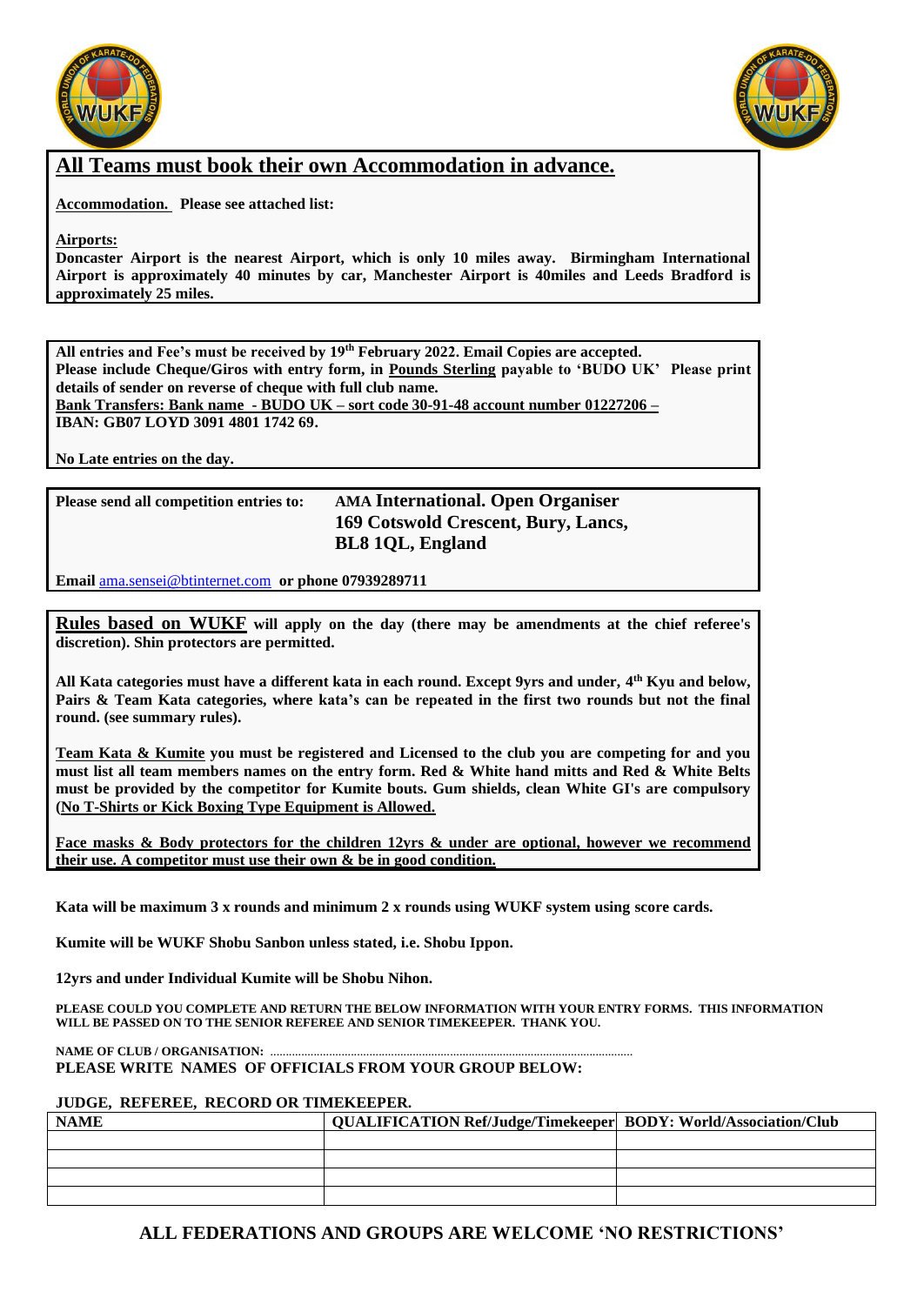



# **ENTRY FORM AMA INTERNATIONAL KARATE CHAMPIONSHIPS**

| <b>CLUB NAME :</b>    |                   | <b>STYLE :</b>     |
|-----------------------|-------------------|--------------------|
| <b>CONTACT NAME :</b> | $TEL.$ :          | E MAIL:            |
| <b>FULL ADDRESS:</b>  |                   |                    |
|                       |                   |                    |
|                       | <b>POST CODE:</b> | <b>ASSOCIATION</b> |

I confirm that all the competitors entered on this sheet have received my advice of and accept the following statement:

*"The competitor realises and discharges the organisers and their representatives or agents and all other competitors from all claims that the competitor or his personal representative may have for any injury (however caused) sustained by the competitor and for the loss or damage (however caused) to his personal belongings suffered at any time during the course of the Championships or while on the premises at which the Championships are being held".*

| <b>COMPETITORS</b>       |     | Exact   |       |       |        | From | Category List |              |                 | Amount |                |
|--------------------------|-----|---------|-------|-------|--------|------|---------------|--------------|-----------------|--------|----------------|
| <b>FULL</b>              | Sex | Weight  | D.O.B | Grade | Please | Mark | Your          | Number       | Entered         | In £s  | <b>LICENCE</b> |
| <b>NAME</b>              | M/F | (Kilos) |       |       |        |      |               |              | <b>Teams</b>    | Due    | NO.            |
|                          |     |         |       |       |        |      |               |              |                 |        |                |
|                          |     |         |       |       |        |      |               |              |                 |        |                |
|                          |     |         |       |       |        |      |               |              |                 |        |                |
|                          |     |         |       |       |        |      |               |              |                 |        |                |
|                          |     |         |       |       |        |      |               |              |                 |        |                |
|                          |     |         |       |       |        |      |               |              |                 |        |                |
|                          |     |         |       |       |        |      |               |              |                 |        |                |
|                          |     |         |       |       |        |      |               |              |                 |        |                |
|                          |     |         |       |       |        |      |               |              |                 |        |                |
|                          |     |         |       |       |        |      |               |              |                 |        |                |
|                          |     |         |       |       |        |      |               |              |                 |        |                |
|                          |     |         |       |       |        |      |               |              |                 |        |                |
|                          |     |         |       |       |        |      |               |              |                 |        |                |
|                          |     |         |       |       |        |      |               |              |                 |        |                |
|                          |     |         |       |       |        |      |               |              |                 |        |                |
|                          |     |         |       |       |        |      |               |              |                 |        |                |
|                          |     |         |       |       |        |      |               |              |                 |        |                |
| <b>Total Competitors</b> |     |         |       |       |        |      |               | <b>Total</b> | In $\pounds$ 's |        |                |

*Return Entry Form to: International Organiser, 169 Cotswold Crescent, Walshaw Park, Bury, Lancs, BL8 1QL. Cheques Payable to 'BUDO UK'*

**Bank Transfers: Bank name BUDO UK – sort code 30-91-48 account number 01227206 –**

**IBAN: GB07 LOYD 3091 4801 1742 69.**

*Please photo-copy for extra teams or competitors* 

*OVERSEAS/COACHES CAN COLLECT THEIR PACKS AND PROGRAMMES ON SATURDAY 5th March 2022 AT PONDS FORGE INTERNATIONAL ARENA , FROM 9AM TO 12PM IN THE MAIN SPORTS HALL*